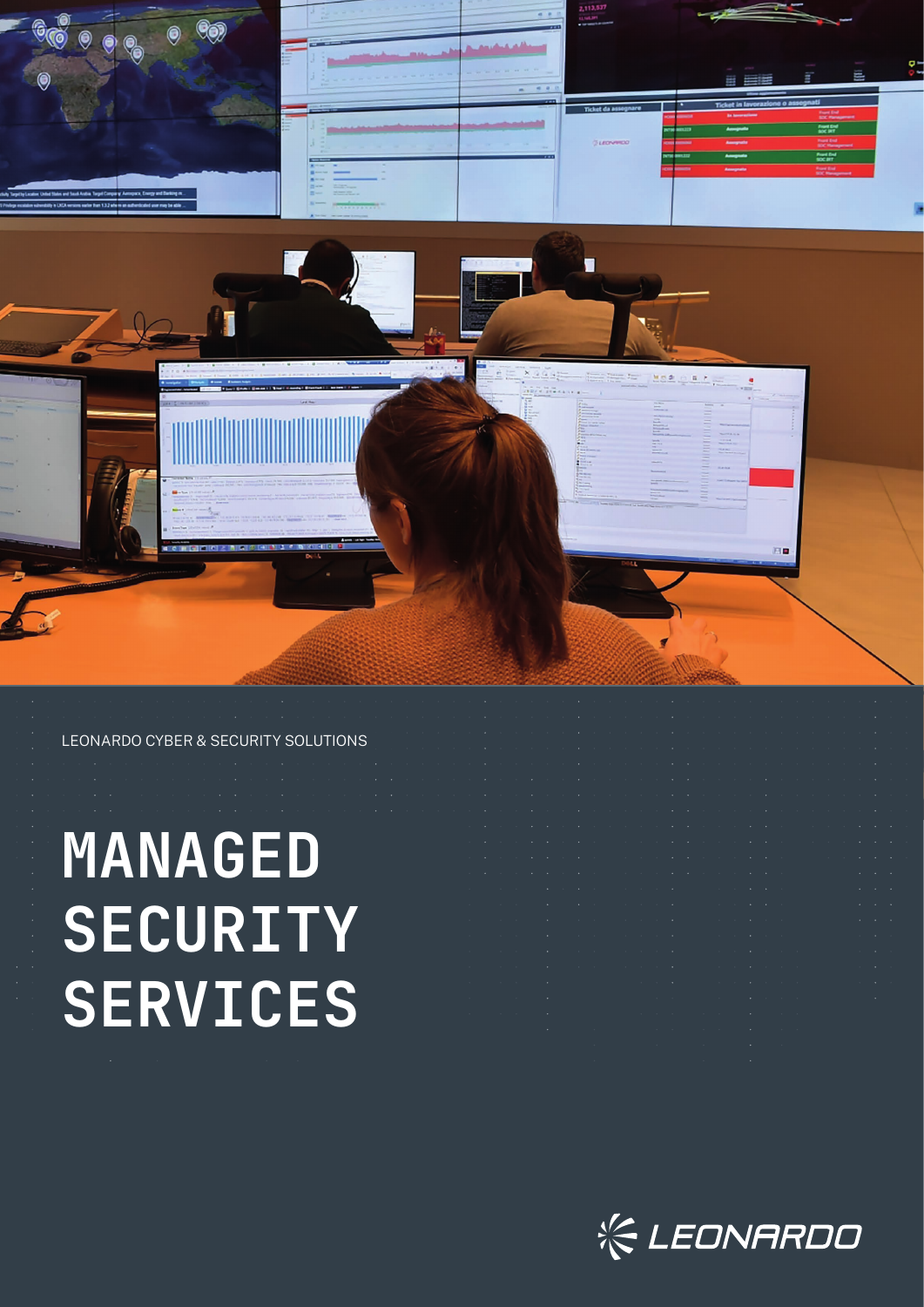Cyber-attacks are exponentially growing in terms of involved subjects, reasons, strategies and methodologies increasing the asymmetry between attackers and victims. Attackers are more and more often organized groups that conduct large scale, territorial and target independent actions aiming to maximize profit.

Technological investments in protection tools are in many cases not very effective in defending the corporate perimeter as they are often not focused on minimizing the real risks to which the organization is exposed. The rapid evolution of threats and the lack of skilled resources make this scenario even worse.

Another critical problem is represented by the response times to cyber incidents, almost always too long in a fast-paced world, generally much more than security departments.

In this scenario, partnering with a Managed Security Service Provider (MSSP) can be enormously helpful to empower enterprises' and organizations' cyber resilience in terms of people, processes and technology. MSSPs offer a superior protection as they leverage on experience gained from managing cyber security issues for a large number of companies operating across different industries. In addition, they allow businesses both to employ up-to-date cybersecurity tools, technologies and capabilities with predictable, ongoing operational costs and to focus executives and employees onto core business needs.

### LEONARDO MANAGED SECURITY SERVICES

Leonardo provides intelligence-driven managed security services designed to configure and continuously monitor Customers' systems, promptly identify breaches in security policies and apply immediate and appropriate remediation actions.

Close collaborations with top security players, universities, supranational organizations and research centres as well as the experiences gained in various market sectors, including **Defence and Critical National Infrastructures**, enable us to develop solutions tailored on Customers' needs that combine advanced technology with skilled resources to manage cyber risks and prevent cyber threats.

## THE NEXT GENERATION SECURITY OPERATION CENTER

Leonardo's **Next Generation Security Operation Centre (Next Gen SOC)** provides managed security services 24x7x365 in order to improve the cyber awareness and resilience of our Customers. It is organized in five operational units:

- **• Front End** receives intervention requests from customers, manages trouble ticketing process, provides basic support or sends the most complex requests to the other operating units.
- **• Security System & Device Management** configures and manages security systems and devices of Customers.
- **• Real Time Monitoring & Analysis** monitors in real time the Customer's security infrastructure, correlates the detected events to identify anomalies, unauthorized access attempts and cyber-attacks being launched.
- **• Computer Security Incident Response Team** provides ex post analysis and incidents' remediation and prevention activities including malware analysis, vulnerability identification and resolution, digital forensics.
- **• Threat Intelligence** monitors open sources in real time to predict and prevent cyber threats and to support the identification of cyber-attacks, their sponsors and their motivations.

Threat Intelligence Services are based on 500 TFlops High Performance Computing resources enabling analysts to collect, correlate and analyse huge amount of data.

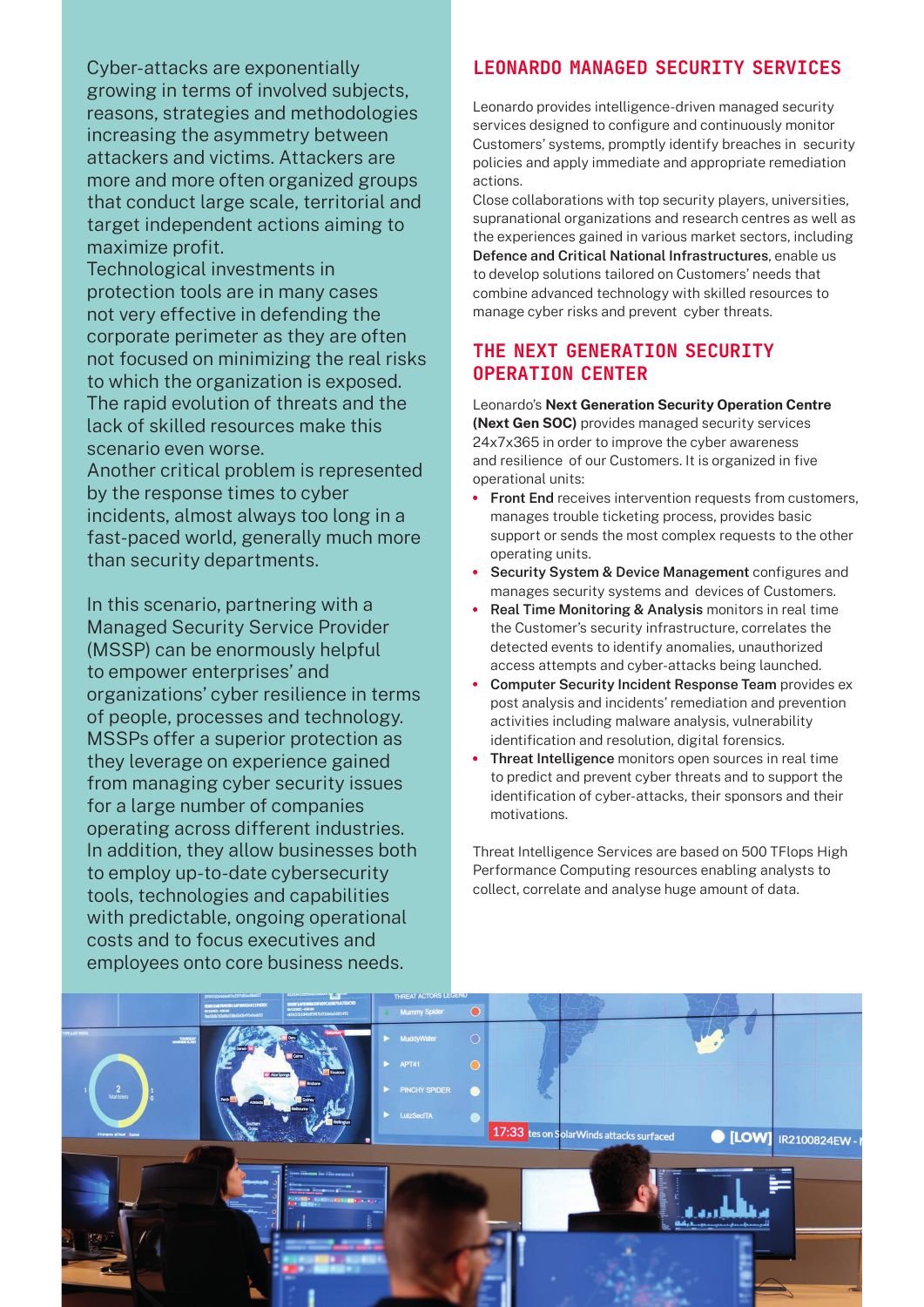#### **APPROACH AND SKILLS**

Leonardo's approach to managed security is based on the native integration of threat intelligence services, aimed at predicting and preventing cyber threats, with services designed to proactively detect security incidents and with activities aimed at the remediation and prevention of cybernetic attacks.

- **• Prediction:** open and multiple sources, including deep and dark web, are continuously monitored and analysed to predict and prevent cyber-attacks taking advantage of customer's IT/OT vulnerabilities and detect proprietary information illegally stolen and published on the web.
- **• Proaction:** the information gathered by the continuous monitoring of the client's infrastructures and acquired by intelligence activities, allows the timely identification of security policies' violations and address the configuration of IT/OT systems reducing the risk of cyber-attacks or interruption of the operations.
- **• Reaction:** once a cyber-attack has been detected, Leonardo's Computer Security Incident Response Team (CSIRT) is immediately involved to limit the operational and economic impacts of the security incident as effectively as possible by defining and implementing the best incident response strategy.
- **• Prevention:** preventive services are aimed at verifying the customers' security posture identifying and managing any vulnerabilities before an attack occurs.

#### **PREDICTIVE SERVICES**

- **• Cyber Threat Intelligence:** services designed to detect new vulnerabilities, cyber-attacks being prepared and proprietary information or sensitive data illegally stolen and posted on the Internet.
- **• Social and Security Threat Intelligence:** services aimed at offering a complete overview of the online sentiment related to events or topics of interest improving the awareness of imminent potential threats against the customers' assets.
- **• Fraud Detection Threat Intelligence:** services designed to prevent internet frauds realized through phishing campaigns, domain hijacking and theft of digital identities, support attackers identification and protect customers' digital frauds.

#### **PROACTIVE SERVICES**

- **• Security Device Management:** services designed to manage customers' security infrastructures, in terms of systems' configuration and maintenance such as firewalls (FW), Intrusion Detection Systems (IDS), Intrusion Prevention Systems (IPS), Web Application Firewalls (WAF), etc.
- **• Security System Management:** managed security services aimed at commissioning, managing and maintaining security applications in terms of configuration and maintenance of systems such as Antivirus, SIEM, Identity Access Management (IAM), etc.
- **• Real Time Security Monitoring:** the service is aimed at the continuous monitoring and analysis of security reports provided by the correlation of the logs generated by the Customer's equipments/systems in order to quickly identify potentially harmful events, anticipating attack attempts as much as possible.



#### **PREVENTIVE & REACTIVE SERVICES**

- **• Offensive Security Services:** focused on finding security flaws that can be exploited by malicious attacks, these services aim to test in advance the measures already adopted by enterprises and organizations. Offensive security activities can be carried out periodically, as vulnerability management, or on demand such as vulnerability assessment and penetration testing.
- **• Incident Response:** services aimed to the best cyber incidents strategy management. Through a careful indepth analysis of Customer's systems, these services identify and respond to the cyber threat, in order to limit its impacts on assets and business processes.

## ARTIFICIAL INTELLIGENCE AND SOC PROCESS AUTOMATION

Artificial Intelligence supports the activities of Leonardo's Next Gen SOC analysts, contributing to augment their analytical skills.

The predictive services provided by Leonardo employ AI techniques to support intelligence analysts' activities in order to identify attack patterns for which there is no direct evidence through the correlation and integration of available information. In addition, AI-based virtual assistants automate escalation procedures further reducing response times.

Advanced Security Orchestration, Automation and Response (SOAR) systems further increase Leonardo's response and efficiency levels, as it unburdens analysts of manual and low level tasks and allowing them to focus on more complex and value-added activities.